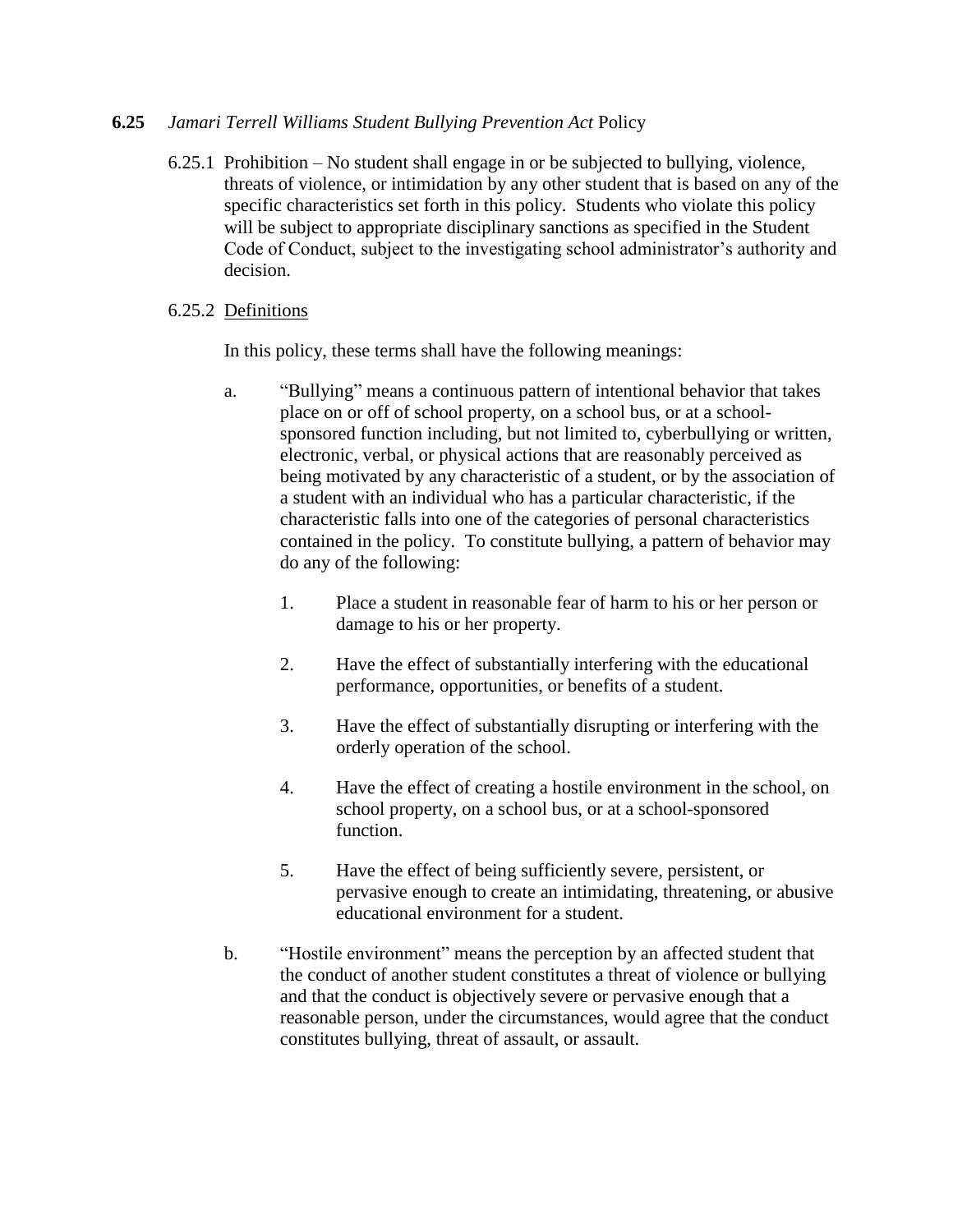- c. "Violence" means the unjustified infliction of physical force by a student with the intent to cause injury to another student or damage to the property of another student.
- d. "Threat" means a statement of an intention to inflict pain, injury, damage, or other hostile action to cause fear of harm. The intention may be communicated through an electronic, written, verbal, or physical act to cause fear, mental distress, or interference in the school environment. The intention may be expressly stated or implied and the person communicating the threat has the ability to carry out the threat.
- e. "Threat of violence" means an unjustified expression of intention to inflict injury or damage that is made by a student and directed to another student.
- f. "Intimidation" means an unjustified threat or other action that is intended to cause fear or apprehension in a student.
- g. "Student" means a student who is enrolled in the Limestone County School System.

## 6.25.3 Description of Behavior Expected of Students

- a. Students are expected to treat other students with courtesy, respect, and dignity and comply with the Code of Student Conduct. Students are expected and required (1) to comply with the requirements of law, policy, regulation, and rules prohibiting bullying, violence, or intimidation; (2) to refrain from inflicting or threatening to inflict violence, injury, or damage to the person or property of another student; and (3) to refrain from placing another student in fear of being subjected to violence, injury, or damage when such actions or threats are reasonably perceived as being motivated by any personal characteristic of the student that is identified in this policy.
- b. Violence, threats of violence, bullying, and intimidation are prohibited and will be subject to disciplinary consequences and sanctions if the perpetrator of such action is found to have based the prohibited action on one or more of the following personal characteristics of the student:
	- 1. Race
	- 2. Sex
	- 3. Religion
	- 4. National origin or
	- 5. Disability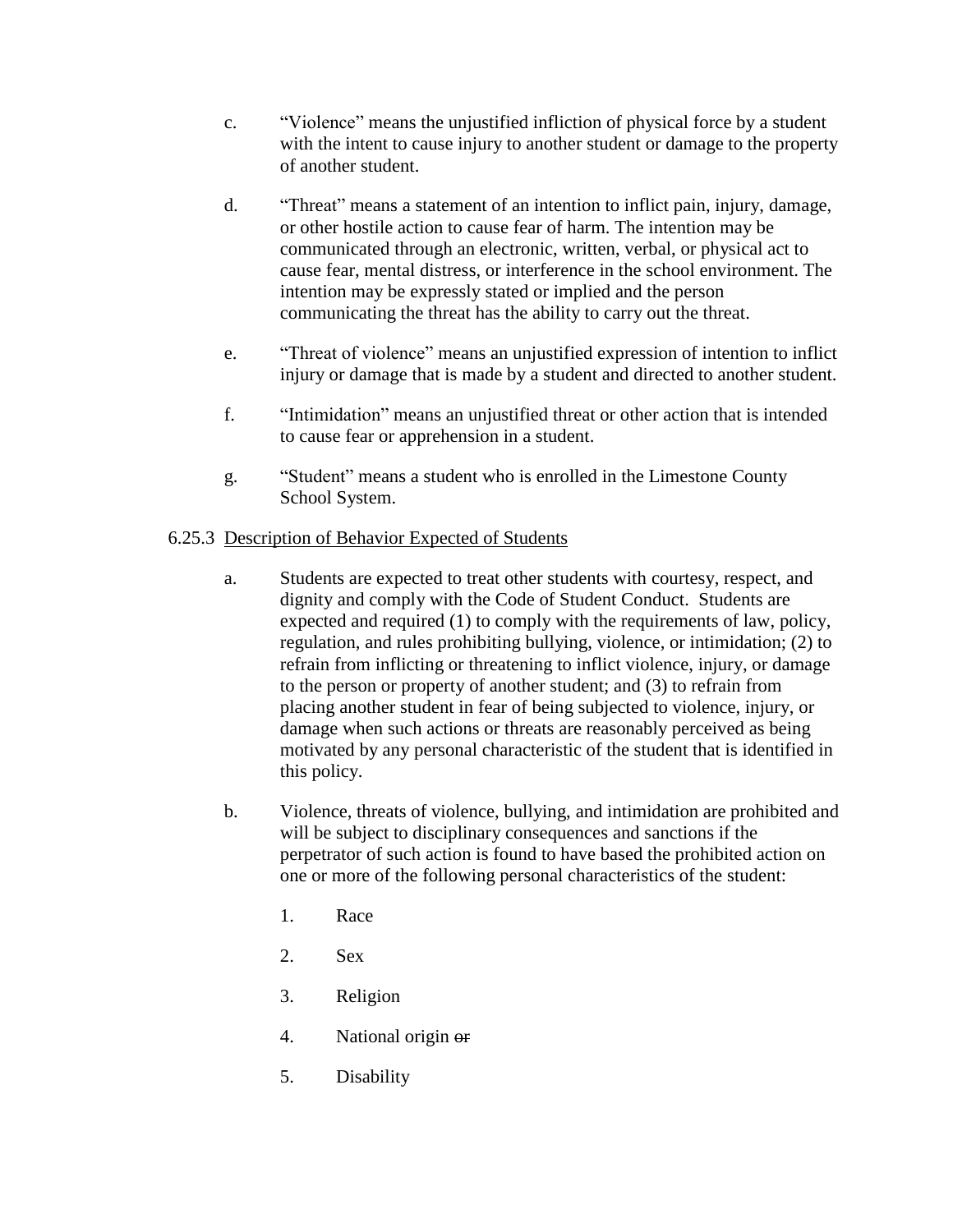- 6.25.4 Consequences for Violations A series of graduated consequences for any violation of this policy will be those outlined in the Code of Student Conduct or any rule or standard adopted under authority of this policy.
- 6.25.5 Reporting, Investigation, and Complaint Resolution Procedures Complaints alleging violations of this policy may be made on a Board-approved complaint forms available in the handbook, on the website, , or at the school's office. The complaint must be delivered to the principal or the principal's designee either by mail or personal delivery. Incidental or minor violations of the policy may be presented and resolved informally.

The complaint form developed to report violations of this policy will include a provision for reporting a threat of suicide by a student. If a threat of suicide is reported, the principal or the principal's designee is authorized to inform the student's parent or guardian of the report unless at the discretion of the school principal or the principal's designee the apparent cause of the threat of suicide is child abuse or other significant harm from a parent or guardian.

Upon receipt of the complaint, the principal or the principal's designee will determine if the complaint alleges a serious violation of this policy. If the principal or the principal's designee determines that the complaint alleges a serious violation, the principal or the principal's designee will undertake a reasonably prompt investigation of the complaint. The investigation will entail the gathering of relevant facts and evidence taking into account the circumstances of the complaint. If the investigation establishes a violation, appropriate disciplinary sanctions may be imposed on the offending student(s). Other measures that are reasonably calculated to prevent a recurrence of the violation(s) may also be imposed by the principal or the school system.

Acts of reprisal or retaliation against any student who has reported a violation of this policy or sought relief provided by this policy are prohibited, and are themselves a violation of this policy. Any confirmed acts of reprisal or retaliation may be subject to disciplinary sanctions that may include any sanction, penalty, or consequence that is available to school officials under the Code of Student Conduct. A student who deliberately, recklessly, and falsely accuses another student of a violation of this policy may be subject to disciplinary sanctions as outlined in the Code of Student Conduct.

- 6.25.6 Suicide Prevention To the extent that the legislature appropriates funds or the Board provides funds from other sources, the Superintendent is authorized to develop a program to implement the following statutory requirements of the Jason Flatt Act in an effort to prevent student suicide:
	- a. Foster individual, family, and group counseling services related to suicide prevention.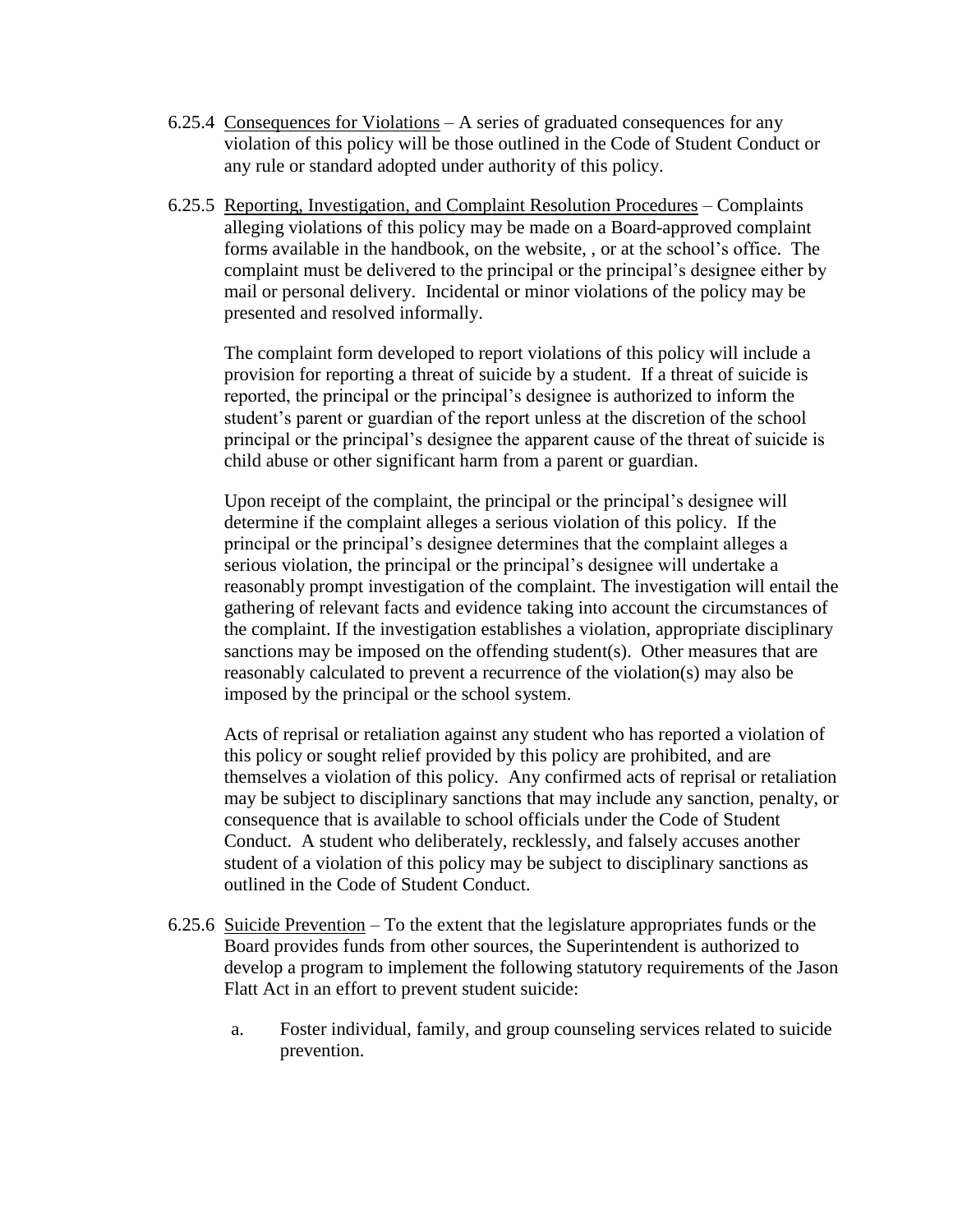- b. Make referral, crisis intervention, and other related information available for students, parents, and school personnel.
- c. Foster training for school personnel who are responsible for counseling and supervising students.
- d. Increase student awareness of the relationship between drug and alcohol use and suicide.
- e. Educate students in recognizing signs of suicidal tendencies and other facts and warning signs of suicide.
- f. Inform students of available community suicide prevention services.
- g. Promote cooperative efforts between school personnel and community suicide prevention program personnel.
- h. Foster school-based or community-based, or both, alternative programs outside of the classroom.
- i. Develop a strategy to assist survivors of attempted suicide, students, and school personnel in coping with the issues relating to attempted suicide, suicide, the death of a student, and healing.
- j. Engage in any other program or activity which the Board determines is appropriate and prudent in the efforts of the school system to prevent student suicide.
- k. Provide training for school employees and volunteers who have significant contact with students on the Board policies to prevent harassment, intimidation, and threats of violence.
- l. Develop a process for discussing with students local board policies relating to the prevention of student suicide and to the prevention of harassment, intimidation, violence, and threats of violence.
- m. Provide annual training for all certificated school employees in suicide awareness and prevention. This training may be provided within the framework of existing inservice training programs or as a part of required professional development offered by the school system.

Students may be required to participate in curricular activities developed to implement the statutory requirements of the Jason Flatt Act and are encouraged to participate in any other activities or strategies developed by the Board for that purpose.